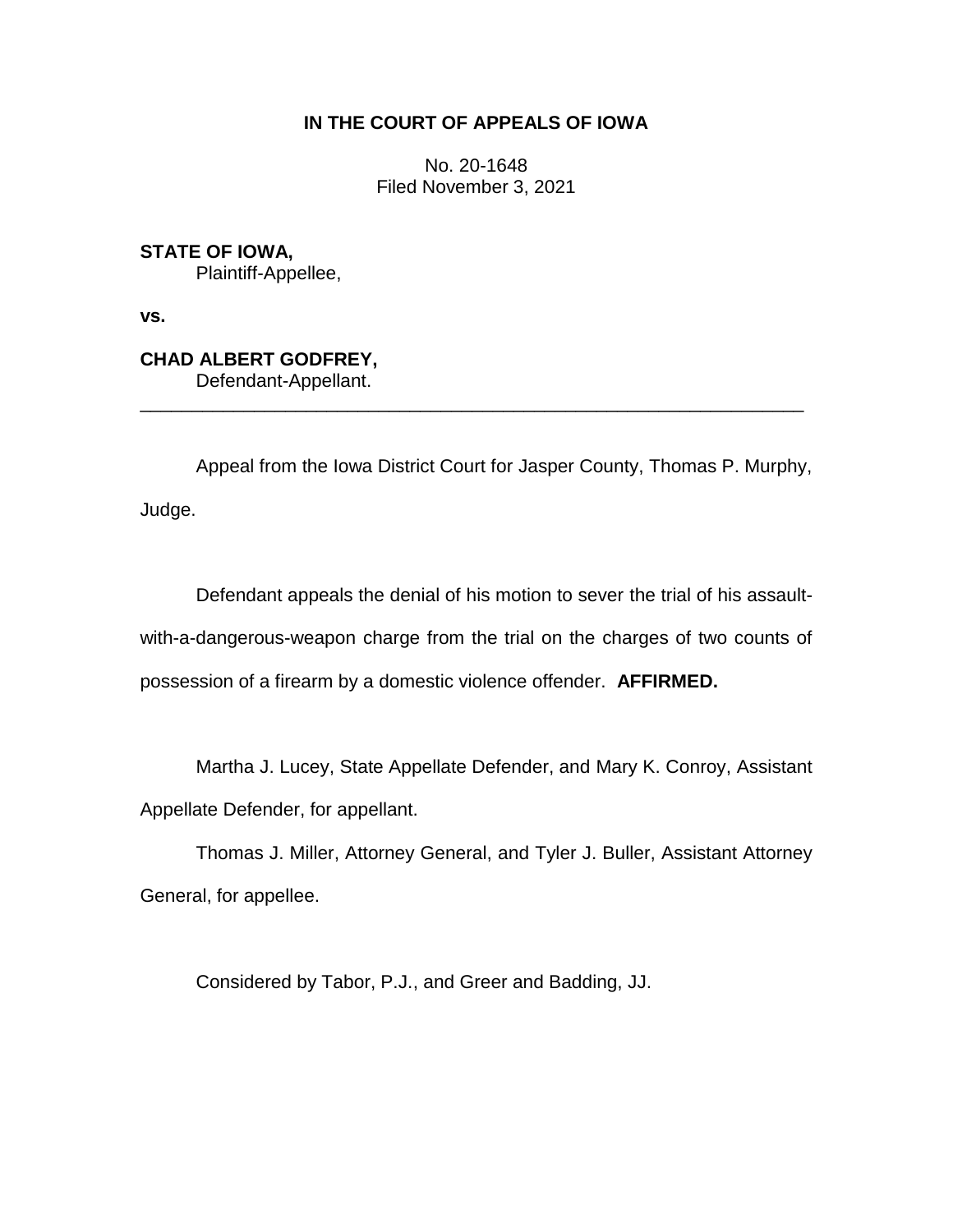### **GREER, Judge.**

The day before his trial on charges for one count of assault with a dangerous weapon and two counts of possession of a firearm by a domestic violence offender, Chad Godfrey moved to sever<sup>1</sup> the charges into two separate trials. His rationale was that to prove the possession-of-firearm charges, the State would have to introduce prior convictions of domestic assault, which would be prejudicial evidence in the assault case. The district court acknowledged the potential prejudice but ultimately denied the motion because it was untimely. A jury found him guilty of all charges. Godfrey now appeals, claiming the court abused its discretion in denying the motion. In support of this, he cites two reasons for good cause in the delay to the motion: the COVID-19 pandemic and the late disclosure of the State's exhibits. As no good cause existed, we find the district court acted within its discretion in denying the motion to sever.

#### **I. Background Facts and Proceedings.**

 $\overline{a}$ 

On an evening in November 2019, J.F. suffered a beating at gunpoint in rural Jasper County. After escaping, she ran to her mother's home, and Godfrey called to say he was coming to the house. J.F. and her mother called 911, and law enforcement went to find Godfrey. When they located him, they found his vehicle stuck in a field, and they recovered a black briefcase that a witness had seen Godfrey stash in the woods. In the briefcase were two revolvers—one was loaded. After completing the investigation, in December 2019, a criminal complaint was initiated against Godfrey. The trial information and written arraignment were

 $1$  Godfrey labeled the filing a motion to bifurcate, but on appeal all parties use the term motion to sever.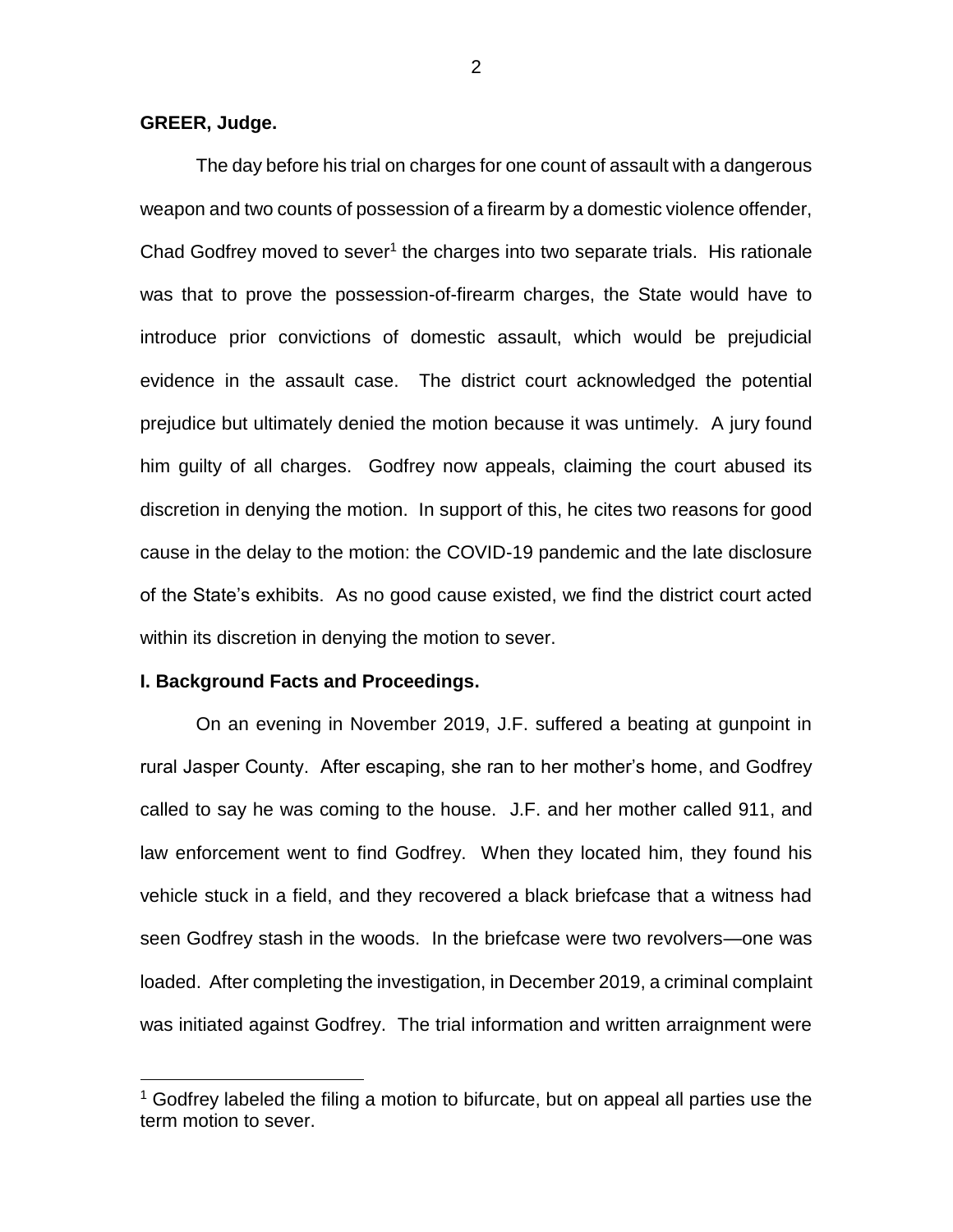filed on December 9, 2019, charging Godfrey with one count of assault with a dangerous weapon and two counts of possession of a firearm by a domestic violence offender.

Trial began in September 2020. The day before the start of trial, Godfrey moved to bifurcate, hoping to have the charges heard in two separate trials. A hearing on the motion was held on the first day of trial. In his motion, Godfrey asserted he had just received the exhibits the State planned to use to prove his past domestic violence charges<sup>2</sup> and believed the exhibits would be prejudicial to his current assault charge. At the hearing, Godfrey acknowledged the motion was untimely—motions to sever are to be made within forty days of filing the trial information unless there is a showing of good cause. Iowa R. Crim. P. 2.11(2), (4); *see State v. Wagner*, 410 N.W.2d 207, 212 (Iowa 1987). In defense of the late filing, Godfrey argued that "shortly after the trial information was filed, the coronavirus hit and everything has been up in the air." The court found that the filing was untimely and, with all the witnesses subpoenaed and everyone there to try the case in full, judicial economy weighed against the motion. The court acknowledged that the evidence of previous assault would cause prejudice in Godfrey's case and so crafted, and sought input from Godfrey on, an appropriate limiting instruction for the jury. Godfrey now appeals the denial of this motion.

#### **II. Preservation of Error.**

 $\overline{a}$ 

Preservation of error is disputed in this case. "It is a fundamental doctrine of appellate review that issues must ordinarily be both raised and decided by the

 $2$  Godfrey stipulated at the pretrial conference that he had two prior domestic assault convictions.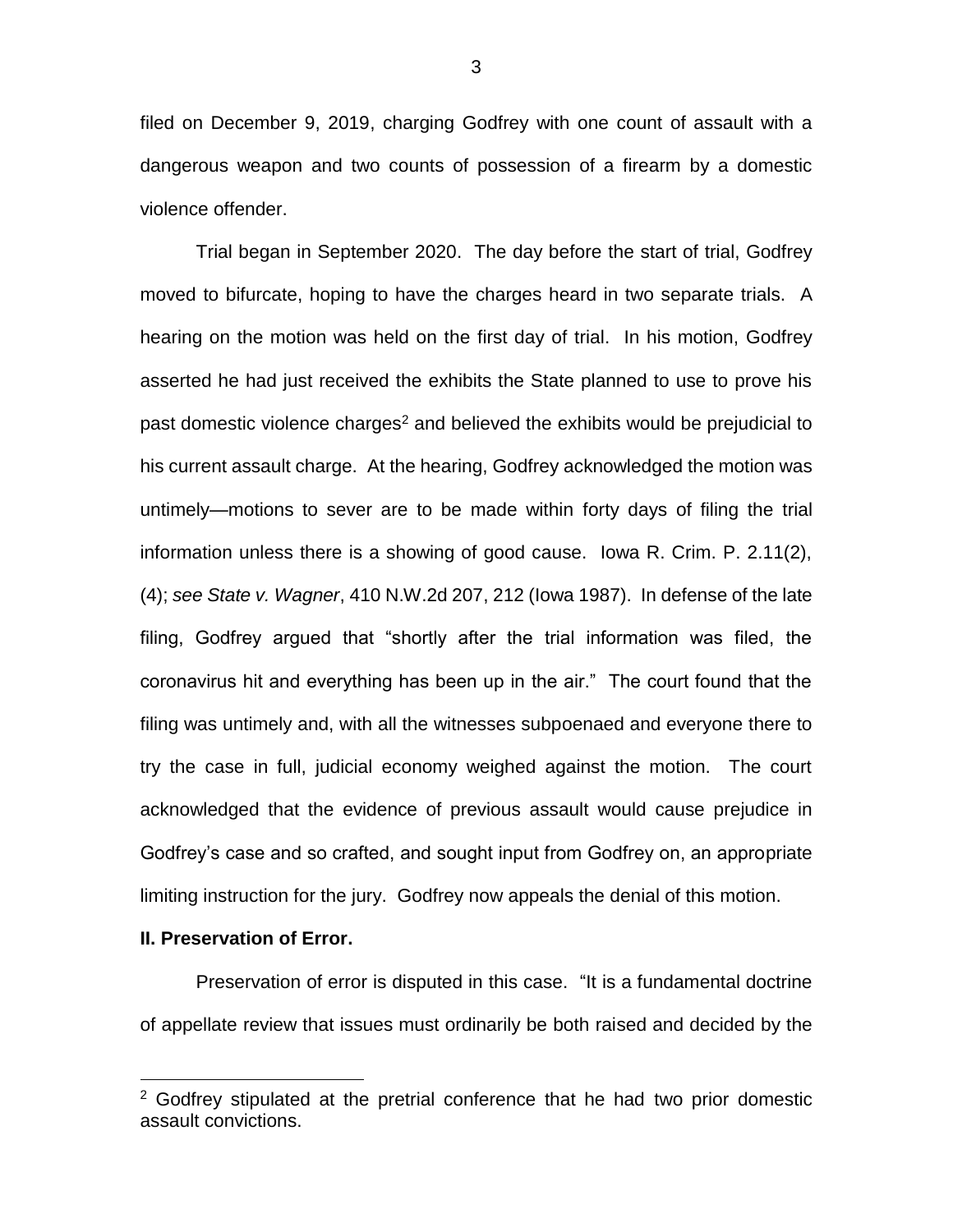district court before we will decide them on appeal." *Meier v. Senecaut*, 641 N.W.2d 532, 537 (Iowa 2002). Godfrey asserts he preserved error because he moved to sever and received a ruling. That said, the State argues that his appeal of that decision is limited in scope—"the argument advocated on appeal must have been made in the motion to sever." *State v. Young*, No. 09-1938, 2011 WL 4579863, at \*5 (Iowa Ct. App. Oct. 5, 2011); *see also State v. Sanborn*, 564 N.W.2d 813, 815 (Iowa 1997) ("A defendant may not rest an objection on one ground at trial, and rely on another for reversal on appeal."). Because of this, the State believes that Godfrey is limited to arguing his delay was caused by the COVID-19 pandemic.

While it is true that Godfrey's written motion points to having just received the exhibits, the concern was not addressed in the hearing on the motion. And the court's ruling only addressed the COVID-19 ground:

But for now, on the motion to sever, I'm going to overrule it. I do think there's prejudice to the assault case by presenting the possession cases. The motion was late. I do understand that there is COVID, but all the witnesses have been subpoenaed, as far as I can tell. We're all here, ready to try this. I do think the facts would be the same in both cases. And with it being late, and in the interest of judicial economy, I'm going to have the case proceed with all three counts.

The court offered no ruling on whether the timing of the disclosure of evidence constituted good cause for the delay in the motion. Without a ruling on the issue, it is not preserved. But, even if it were preserved, Godfrey's brief offers no legal authority in support of this argument. And our appellate rules provide that "[f]ailure to cite authority in support of an issue may be deemed waiver of that issue." Iowa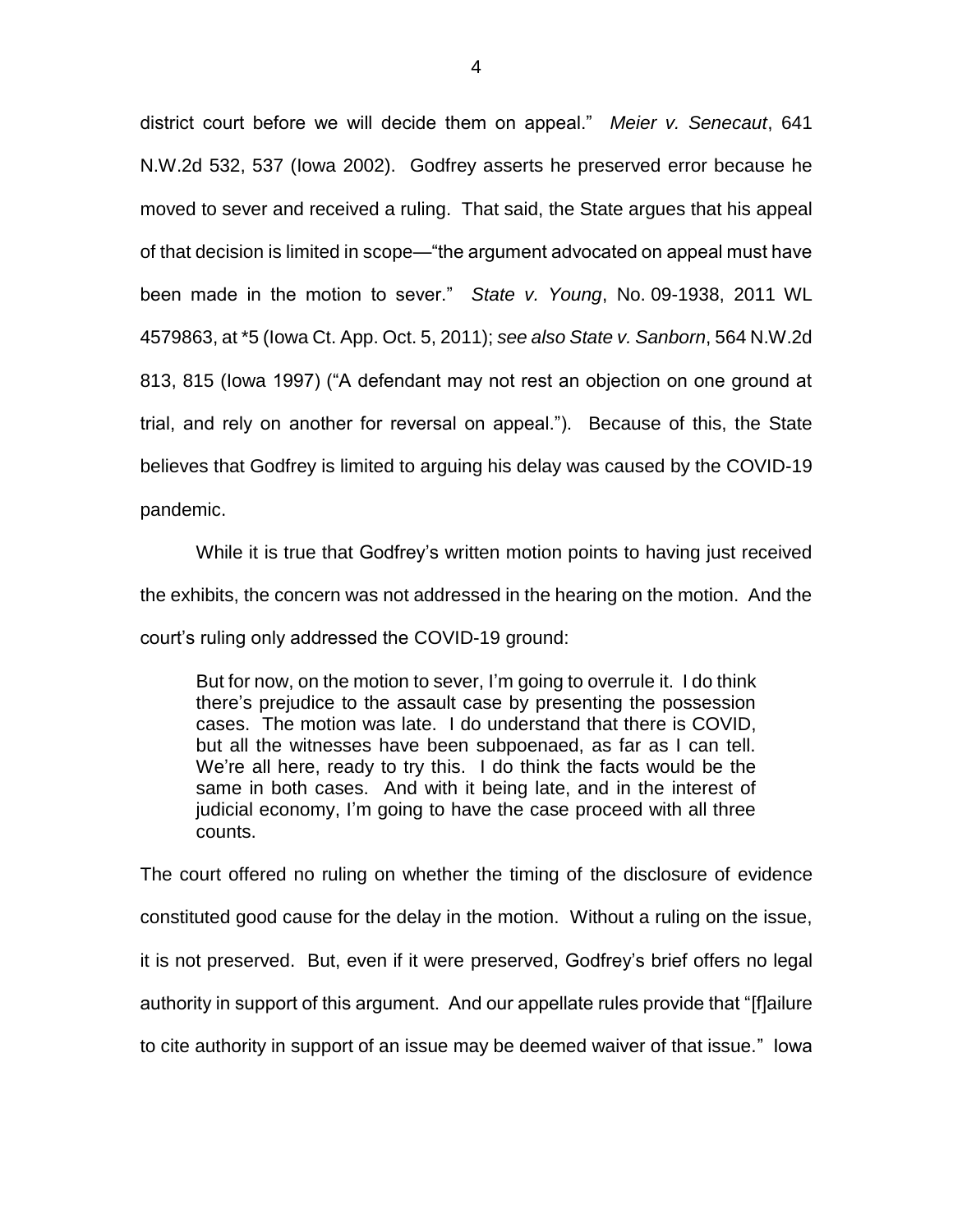R. App. P. 6.903(2)(g)(3). As the issue was both not preserved and waived in the brief, we do not address its merits.

#### **III. Analysis.**

We review the district court's denial of a motion to sever for an abuse of discretion. *State v. Neiderbach*, 837 N.W.2d 180, 190 (Iowa 2013). "The joinder rule presumes that multiple charges be tried together." *State v. Stark*, No. 19- 1990, 2021 WL 1400350, at \*5 (Iowa Ct. App. Apr. 14, 2021) (citing Iowa R. Crim. P. 2.6(1)). "[The defendant] bears the burden of demonstrating that prejudice exists because of the joinder of offenses, and that this prejudice outweighs the State's interest in judicial economy." *State v. Romer*, 832 N.W.2d 169, 183 (Iowa 2013). Still, before we reach the prejudice issue, we must determine whether there was good cause for the tardiness of Godfrey's motion.

If a defendant does not timely make a motion to sever, they waive their right to do so; the court may, however, "grant relief from such waiver if the defendant can show good cause for the delay." *State v. Umana*, No. 11-0667, 2012 WL 4513859, at \*4 (Iowa Ct. App. Oct. 3, 2012). We consider "the adequacy of the defendant's reasons for failing to comply with the applicable rules of procedure and whether the State was prejudiced as a result." *State v. Jordan*, 799 N.W.2d 751, 755 (Iowa 2010).

Godfrey argues that the vast disturbance of the COVID-19 pandemic and the confusion it caused in the court system ought be sufficient good cause for his late motion given the delays and difficulty it caused the court system. But the excuse of the pandemic and the timeline of the filings simply do not add up. The trial information and written arraignment were filed in December 2019, and the

5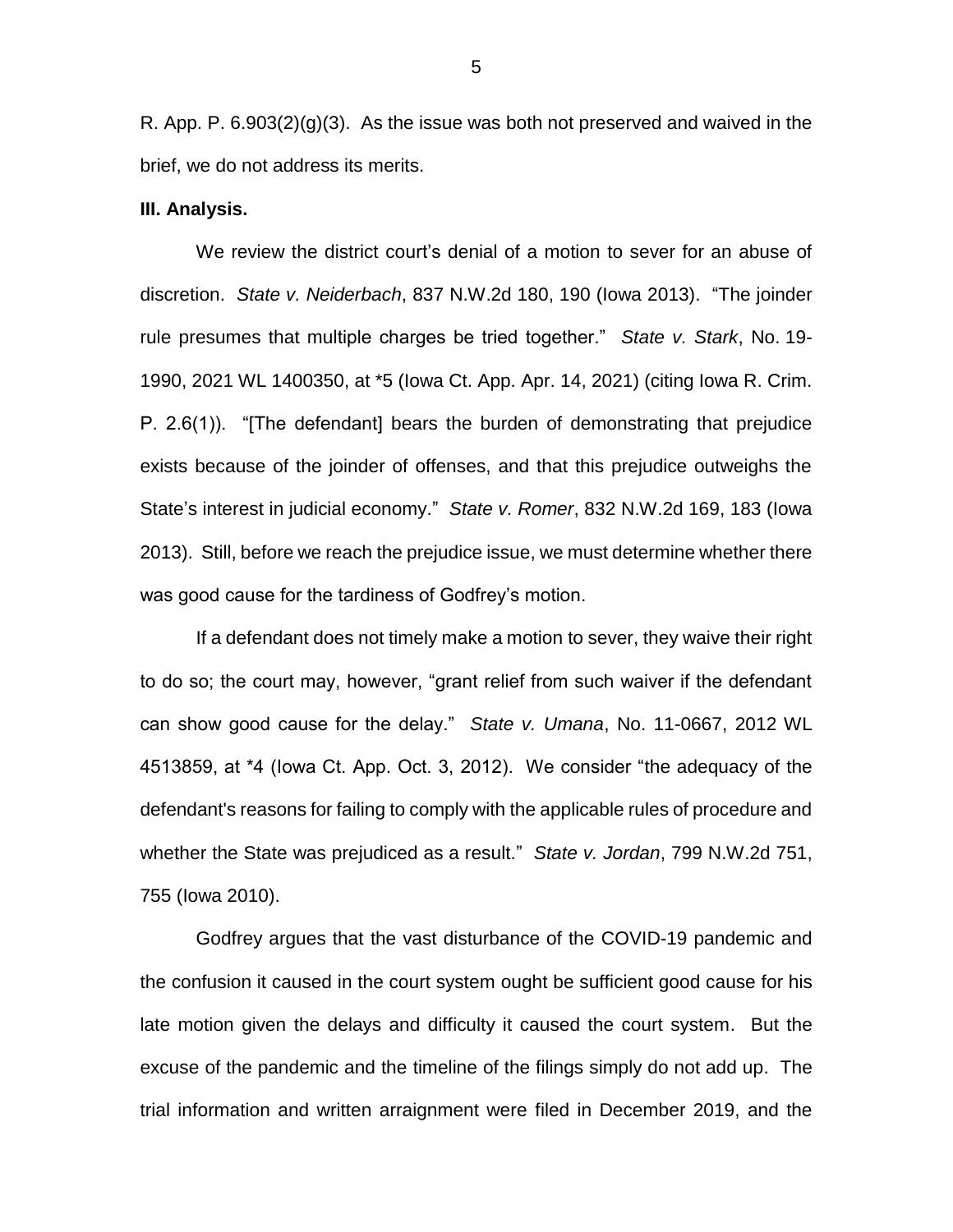motion to sever should have been made in mid-January 2020. This deadline occurred weeks before the United States Department of Health and Human Services declared a national public health emergency had begun on January 27, 2020. *See* U.S. Dep't of Health & Hum. Servs., Off. of Assistant Sec'y for Preparedness and Response, *Determination that a Public Health Emergency Exists* (Jan. 31, 2020), https://www.phe.gov/emergency/news/healthactions/phe/ Pages/2019-nCoV.aspx. And, the deadline passed months before the Governor of Iowa followed suit with a Proclamation of Disaster Emergency on March 9, 2020. *See* State of Iowa Exec. Dep't, *Proclamation of Disaster Emergency* (Mar. 9, 2020), https://governor.iowa.gov/sites/default/files/documents/202003100818.pdf. Our supreme court did not begin issuing orders about changes in court process until March 12. *See* Iowa Supreme Ct. Supervisory Order, *In the Matter of Ongoing Provisions for Coronavirus/COVID-19 Impact on Court Services* (Mar. 12, 2020). Required delays in cases, allowing for the pandemic to serve as good cause for any necessary extensions of time, were not ordered until March 14. Iowa Supreme Ct. Supervisory Order, *In the Matter of Ongoing Provisions for Coronavirus/COVID-19 Impact on Court Services* (Mar. 14, 2020). Using any of these dates as a starting line, then, the pandemic could not have reasonably caused Godfrey to miss the January 18, 2020 deadline. Likewise, Godfrey developed no specific reasons explaining the impact of the pandemic on his case. The pandemic created unquestionable disorder, but it is not a blanket excuse for delays that occurred before its onset.

Since the COVID-19 pandemic had not yet affected the court system in Iowa at the motion-to-sever deadline, the court did not abuse its discretion when it